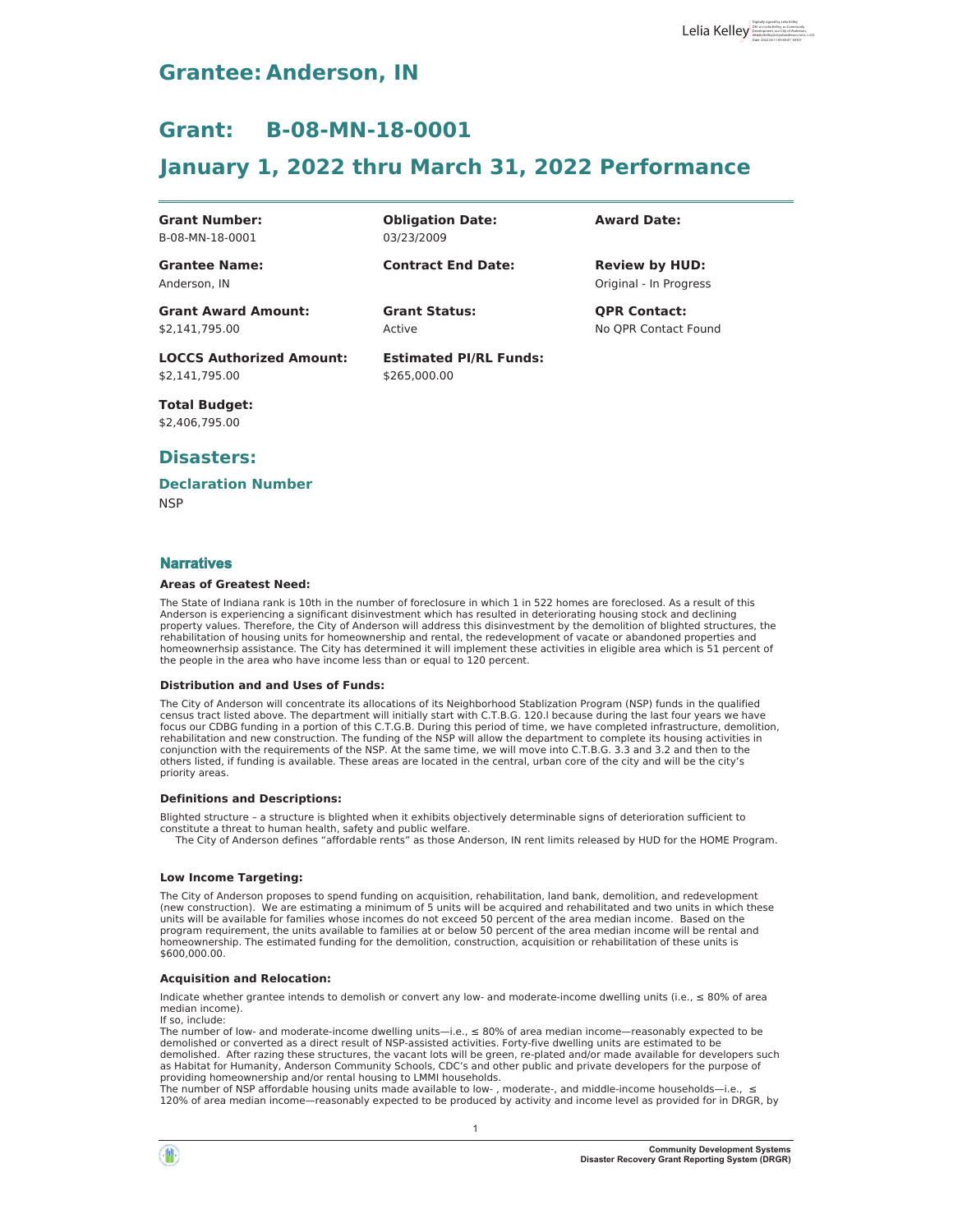each NSP activity providing such housing (including a proposed time schedule for commencement and completion). Ten<br>aritis are estimated to be acquired and rehabilitation for the purpose of rental or homeownership. Thirty u incomes that do not exceed 50 percent of area median income and these dwellings will be rental units-converted or newly constructed.

#### **Public Comment:**

Provide a summary of public comments received to the proposed NSP Substantial amendment.

Response: No comments received. The City of Anderson held two public hearings on October 12th and October 15th and<br>there was one person in attendance on the 12th and one person on the 15th. During both meetings those in wanted the department of Community Development to understand the importance of continuing with housing rehabilitation within the city of Anderson as this is a great need. The department response is that this is a priority and will continue to be funded.

In addition, the 2008 Annual Action Plan amendment was placed on the City of Anderson website on October 29th for review and to receive citizens' comments.

| <b>Overall</b>                                     | <b>This Report Period</b> | <b>To Date</b> |
|----------------------------------------------------|---------------------------|----------------|
| <b>Total Projected Budget from All Sources</b>     | \$0.00                    | \$2,367,021.89 |
| <b>Total Budget</b>                                | \$0.00                    | \$2,367,021.89 |
| <b>Total Obligated</b>                             | \$0.00                    | \$2,367,021.89 |
| <b>Total Funds Drawdown</b>                        | \$0.00                    | \$2,353,860.81 |
| <b>Program Funds Drawdown</b>                      | \$0.00                    | \$2,139,015.15 |
| <b>Program Income Drawdown</b>                     | \$0.00                    | \$214,845.66   |
| <b>Program Income Received</b>                     | \$1.11                    | \$262,326.58   |
| <b>Total Funds Expended</b>                        | \$0.00                    | \$2,353,860.81 |
| <b>HUD Identified Most Impacted and Distressed</b> | \$0.00                    | \$0.00         |
| <b>Other Funds</b>                                 | \$0.00                    | \$0.00         |
| <b>Match Funds</b>                                 | \$0.00                    | \$0.00         |
| Non-Match Funds                                    | \$0.00                    | \$0.00         |

#### **Funds Expended**

| <b>Overall</b>                            | <b>This Period</b> | <b>To Date</b> |
|-------------------------------------------|--------------------|----------------|
| Aspire Indiana                            | \$0.00             | \$14,026.17    |
| Center for Mental Health                  | \$0.00             | \$405.542.54   |
| City of Anderson                          | \$0.00             | \$1,027,378.25 |
| City of Anderson, Indiana                 | \$0.00             | \$7,624.00     |
| Jackson Towers, LLC                       | \$0.00             | \$99,000.00    |
| Path Stone Housing Corporation of Indiana | \$0.00             | \$800.289.85   |

## **Progress Toward Required Numeric Targets**

| <b>Requirement</b>                       | <b>Target</b>  | <b>Projected</b> | <b>Actual</b>  |
|------------------------------------------|----------------|------------------|----------------|
| <b>Overall Benefit Percentage</b>        | 99.99%         | $.00\%$          | $.00\%$        |
| <b>Minimum Non Federal Match</b>         | \$.00          | \$.00            | \$.00          |
| <b>Overall Benefit Amount</b>            | \$2,179,106.93 | \$.00            | \$.00          |
| <b>Limit on Public Services</b>          | \$321,269.25   | \$.00            | \$.00          |
| <b>Limit on Admin/Planning</b>           | \$214.179.50   | \$227.470.14     | \$226,786.51   |
| <b>Limit on Admin</b>                    | \$.00          | \$227.470.14     | \$226,786.51   |
| <b>Most Impacted and Distressed</b>      | \$.00          | \$.00            | \$.00          |
| <b>Progress towards LH25 Requirement</b> | \$601.698.75   |                  | \$1.169.465.62 |



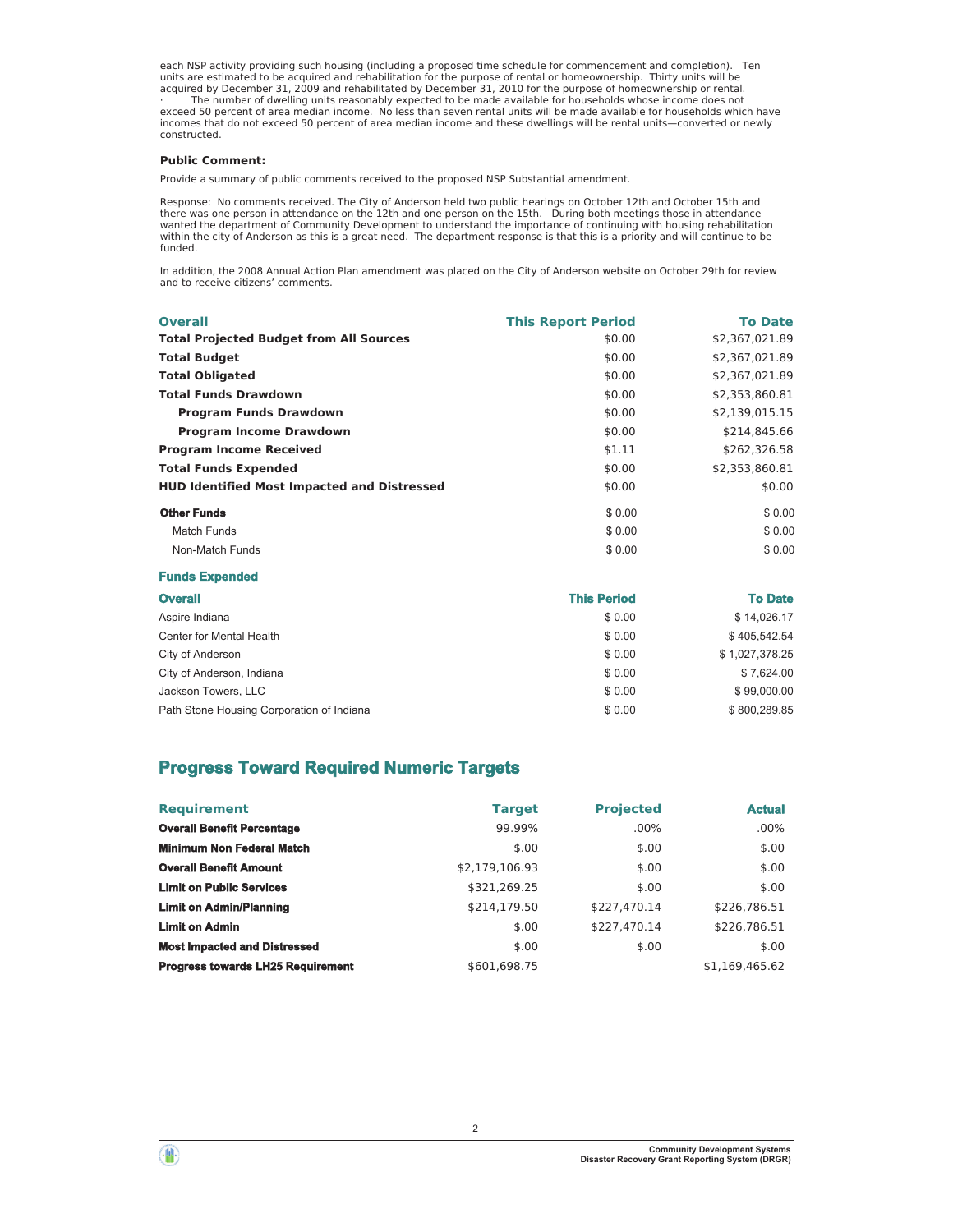# **Overall Progress Narrative:**

During this quarter, the City continues to work with the CPD representative to review accomplishments, program income,<br>and relevant close-out reorts for the NSP1 program. There were no expenditures for NSP1.

# **Project Summary**

| <b>Project #, Project Title</b>             | <b>This Report</b>                      | <b>To Date</b>                          |                                         |
|---------------------------------------------|-----------------------------------------|-----------------------------------------|-----------------------------------------|
|                                             | <b>Program Funds</b><br><b>Drawdown</b> | <b>Project Funds</b><br><b>Budgeted</b> | <b>Program Funds</b><br><b>Drawdown</b> |
| 9999. Restricted Balance                    | \$0.00                                  | \$0.00                                  | \$0.00                                  |
| B-08-MN-18-0001-01. Administration          | \$0.00                                  | \$227,470.14                            | \$214,167.08                            |
| B-08-MN-18-0001-02, Property Acquisition    | \$0.00                                  | \$128,132.37                            | \$127,495.10                            |
| B-08-MN-18-0001-03. Rehabilitation - Rental | \$0.00                                  | \$517,000.00                            | \$389,447.26                            |
| B-08-MN-18-0001-04. Rehabilitation -        | \$0.00                                  | \$369,170.99                            | \$337,653.22                            |
| B-08-MN-18-0001-05. Financial Assistance    | \$0.00                                  | \$0.00                                  | \$0.00                                  |
| B-08-MN-18-0001-06. Demolition              | \$0.00                                  | \$339,465.60                            | \$295,163.50                            |
| B-08-MN-18-0001-07. New Construction        | \$0.00                                  | \$808,010.55                            | \$775,088.99                            |
| B-08-MN-18-0001-08. Land Bank-Cancelled     | \$0.00                                  | \$0.00                                  | \$0.00                                  |

# **Activities**

**Project # / B-08-MN-18-0001-04 / Rehabilitation -**



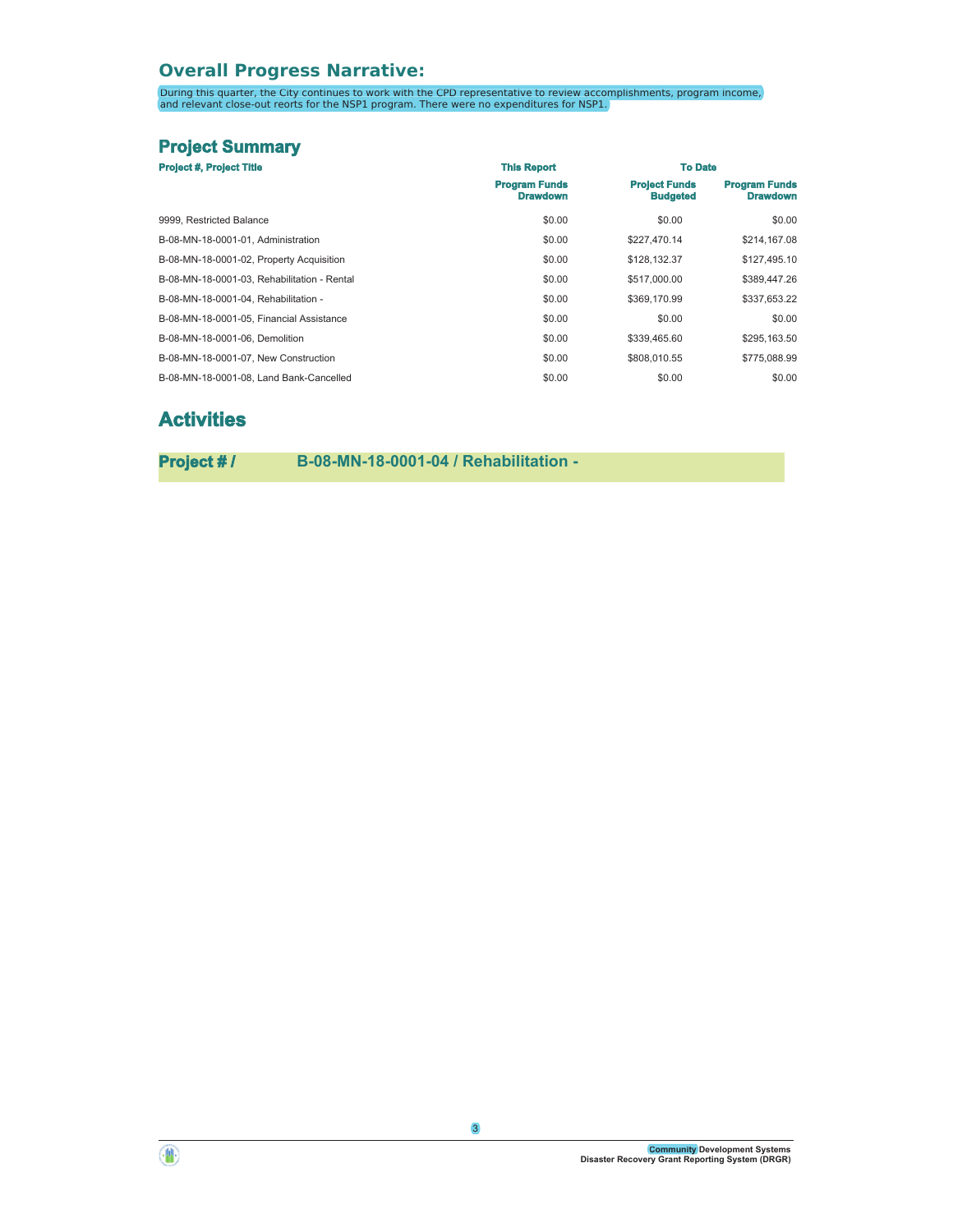# **Grantee Activity Number: AND-14H1-Ba Activity Title: Rehabilitation for Homeownership (B)**

#### **Projected Start Date: Benefit Type:** NSP Only - LMMI City of Anderson **National Objective: Activity Status: Projected End Date: Completed Activity Actual End Date: Activity Type:** 09/20/2011 03/19/2009 Direct Benefit (Households) **Responsible Organization:** Rehabilitation/reconstruction of residential structures Under Way **Project Number:** B-08-MN-18-0001-04 **Project Title:** Rehabilitation - Homeownership/Rental

| <b>Overall</b>                                 | Jan 1 thru Mar 31, 2022 To Date |                |
|------------------------------------------------|---------------------------------|----------------|
| <b>Total Projected Budget from All Sources</b> | \$0.00                          | \$156,520.39   |
| <b>Total Budget</b>                            | \$0.00                          | \$156,520.39   |
| <b>Total Obligated</b>                         | \$0.00                          | \$156,520.39   |
| <b>Total Funds Drawdown</b>                    | \$0.00                          | \$156,520.39   |
| <b>Program Funds Drawdown</b>                  | \$0.00                          | \$146,461.45   |
| <b>Program Income Drawdown</b>                 | \$0.00                          | \$10,058.94    |
| <b>Program Income Received</b>                 | \$0.33                          | \$77,063.40    |
| <b>Total Funds Expended</b>                    | \$0.00                          | \$156,520.39   |
| <b>Most Impacted and Distressed Expended</b>   | \$0.00                          | \$0.00         |
| <b>Other Funds</b>                             | \$0.00                          | \$0.00         |
| Match Funds                                    | \$0.00                          | \$0.00         |
| Non-Match Funds                                | \$0.00                          | \$0.00         |
| <b>Other Funds:</b>                            |                                 |                |
| <b>Overall</b>                                 | <b>This Period</b>              | <b>To Date</b> |
| <b>Match Funds</b>                             | \$0.00                          | \$0.00         |

### **Activity Description:**

The rehabilitation component of this grant will be to rehabilitate the foreclosed and abandoned homes acquired by homebuyers, for the primary purpose of providing housing units in the form of homeownership for households at or above 51% to 120% of area median income. These units will be single family dwellings for the end use of homeownership. The rehabilitation activity is designed to provide eligible income families decent, safe, and sanitary housing units in stable neighborhood.

### **Location Description:**

To be determined once applications are submitted but will be in the areas which met the three foreclosure criteria designed for the NSP.

### **Activity Progress Narrative:**



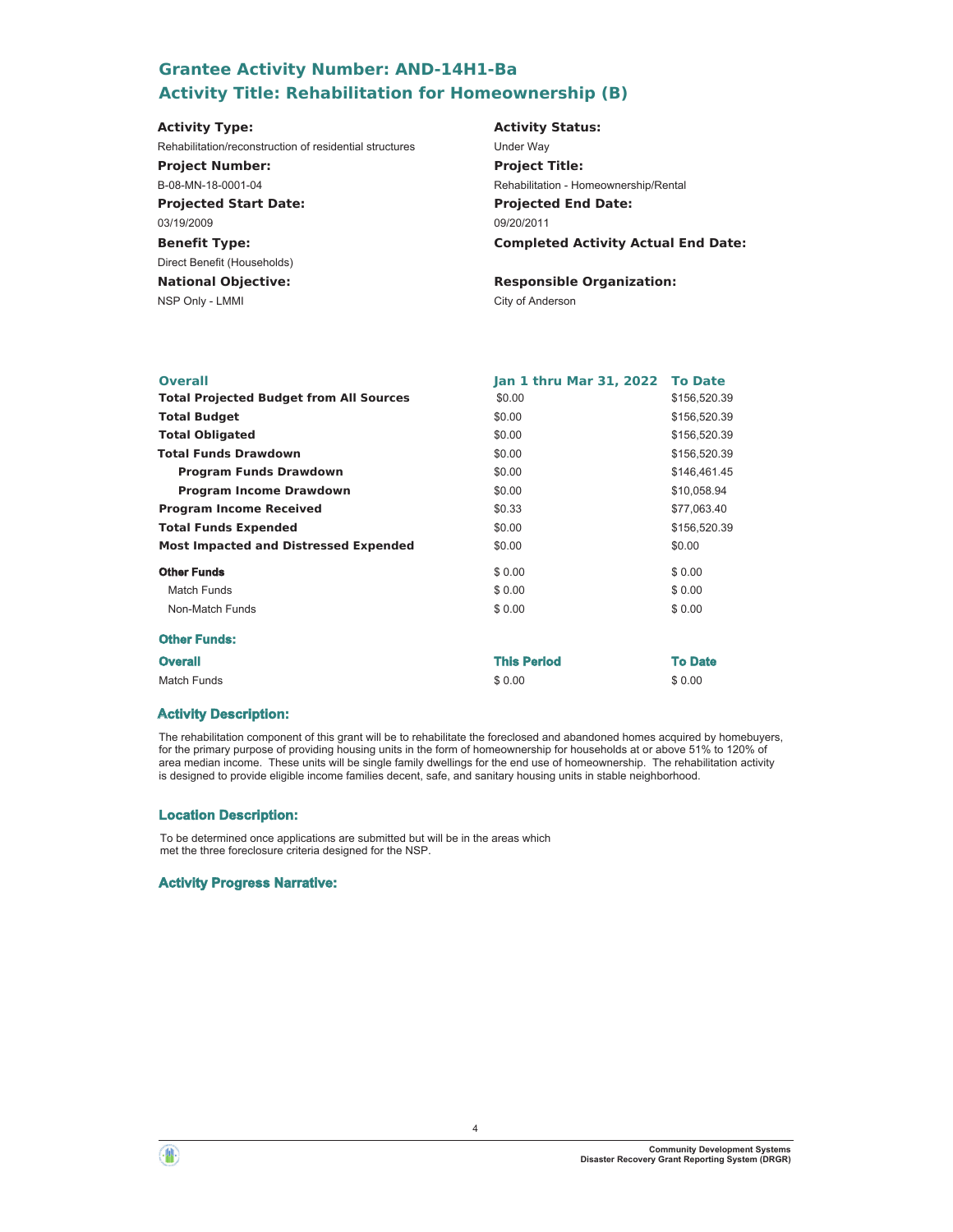## **Accomplishments Performance Measures**

|                                | <b>This Report Period</b> | <b>Cumulative Actual Total / Expected</b> |
|--------------------------------|---------------------------|-------------------------------------------|
|                                | <b>Total</b>              | <b>Total</b>                              |
| #Clothes washers replaced      | 0                         | 4/2                                       |
| #Efficient AC added/replaced   | 0                         | 4/2                                       |
| #Energy Star Replacement       | 0                         | 49/2                                      |
| #Light fixtures (outdoors)     | 0                         | 22/2                                      |
| #Light Fixtures (indoors)      | $\mathbf 0$               | 22/2                                      |
| # of Properties                | $\mathbf 0$               | 8/2                                       |
| <b>#Refrigerators replaced</b> | 0                         | 4/2                                       |
| #Replaced hot water heaters    | 0                         | 4/2                                       |
| <b>#Replaced thermostats</b>   | $\mathbf 0$               | 4/2                                       |
| #Units with bus/rail access    | $\mathbf 0$               | 2/2                                       |
|                                |                           |                                           |

|                         | <b>This Report Period</b> | <b>Cumulative Actual Total / Expected</b> |
|-------------------------|---------------------------|-------------------------------------------|
|                         | <b>Total</b>              | <b>Total</b>                              |
| # of Housing Units      |                           | 4/2                                       |
| # of Singlefamily Units |                           | 4/2                                       |

## **Beneficiaries Performance Measures**

|                 |     |     | <b>This Report Period</b> |     | <b>Cumulative Actual Total / Expected</b> |       |          |
|-----------------|-----|-----|---------------------------|-----|-------------------------------------------|-------|----------|
|                 | Low | Mod | Total                     | Low | <b>Mod</b>                                | Total | Low/Mod% |
| # of Households |     |     |                           | 2/0 | 2/2                                       | 4/2   | 100.00   |
| # Owner         |     |     |                           | 2/0 | 2/2                                       | 4/2   | 100.00   |

## **Activity Locations**

**No Activity Locations found.**

#### **Other Funding Sources**

No Other Funding Sources Found

## **Other Funding Sources Budgeted - Detail**

**No Other Match Funding Sources Found**

Activity **Supporting Documents:** None

5

**Project # / B-08-MN-18-0001-07 / New Construction**

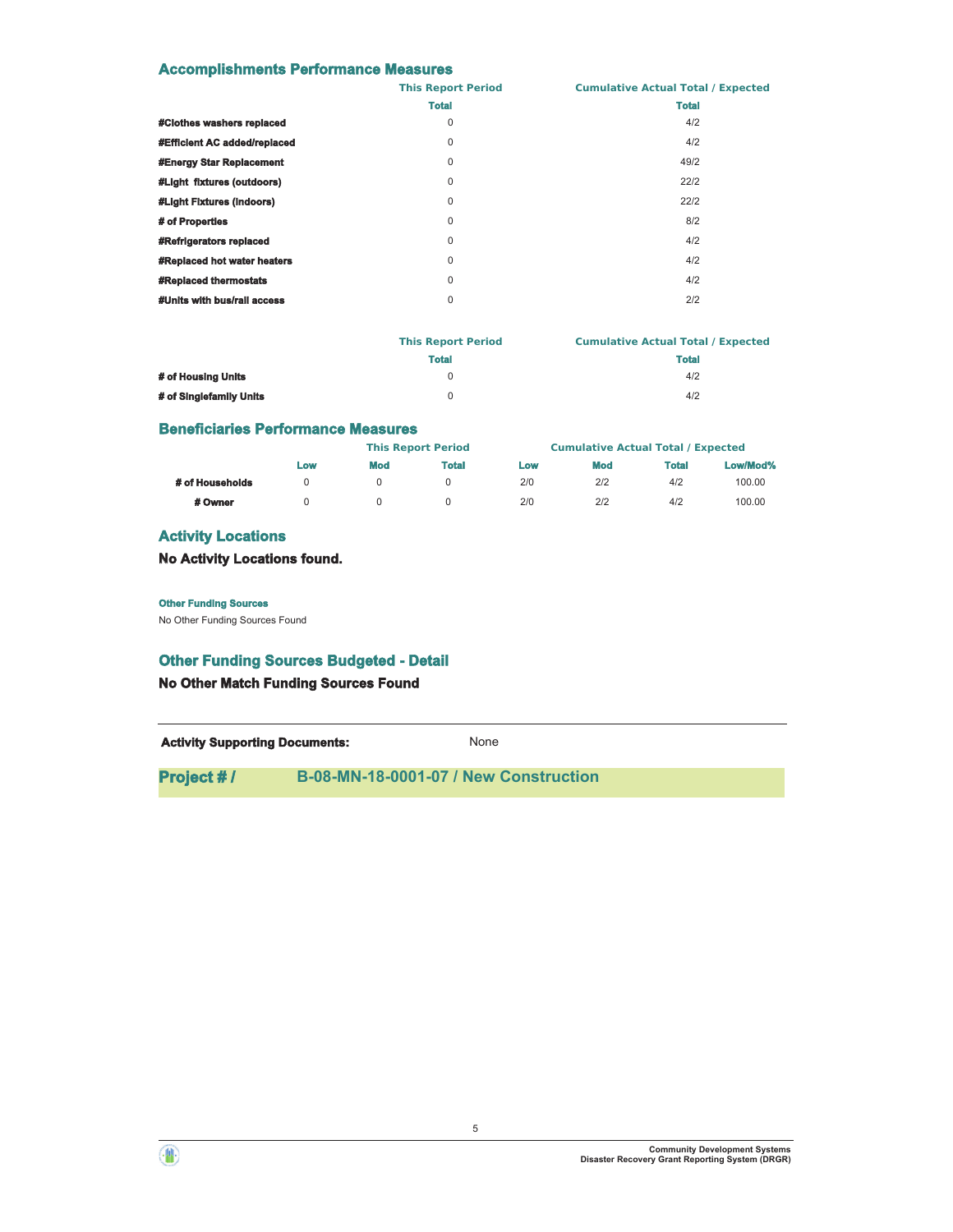# **Grantee Activity Number: AND-12a Activity Title: New Construction - (E)**

| <b>Activity Type:</b>         | <b>Activity Status:</b>                    |
|-------------------------------|--------------------------------------------|
| Construction of new housing   | <b>Under Way</b>                           |
| <b>Project Number:</b>        | <b>Project Title:</b>                      |
| B-08-MN-18-0001-07            | New Construction                           |
| <b>Projected Start Date:</b>  | <b>Projected End Date:</b>                 |
| 03/19/2009                    | 09/20/2012                                 |
| <b>Benefit Type:</b>          | <b>Completed Activity Actual End Date:</b> |
| Direct Benefit (Households)   |                                            |
| <b>National Objective:</b>    | <b>Responsible Organization:</b>           |
| NSP Only - LH - 25% Set-Aside | City of Anderson                           |

| Jan 1 thru Mar 31, 2022 To Date |                |
|---------------------------------|----------------|
| \$0.00                          | \$430,622.31   |
| \$0.00                          | \$430,622.31   |
| \$0.00                          | \$430,622.31   |
| \$0.00                          | \$430,622.31   |
| \$0.00                          | \$420,002.55   |
| \$0.00                          | \$10,619.76    |
| \$0.78                          | \$11,835.58    |
| \$0.00                          | \$430,622.31   |
| \$0.00                          | \$0.00         |
| \$0.00                          | \$0.00         |
| \$0.00                          | \$0.00         |
| \$0.00                          | \$0.00         |
|                                 |                |
| <b>This Period</b>              | <b>To Date</b> |
| \$0.00                          | \$0.00         |
|                                 |                |

### **Activity Description:**

The department will focus it redevelopment of housing units that will be constructed in the above mentioned census tract block groups with emphasis on a accomplishing the goal of neighborhood stabilization. The construction activity is designed to provide eligible income families decent, safe, and sanitary housing units in stable neighborhood.

In addition, these units will meet energy star certification and all of the units will be made available through lease to purchase. The department has made this decision based on the current market. The Lease-Purchase program is designed as a tool for homebuyers who are not able to immediately purchase a home. The program will be arranged for no more than a two-year period. This program is intended to protect the assets of the Department during the lease period. Specific policies have been set forth to ensure complete understanding on the part of the participants and the Department. In addition, there is a pre- and post- housing counseling component.

### **Location Description:**

The Census Tracts and Block Groups 119.1, 120.1, and 4.1 will be our primary focus for new construction.